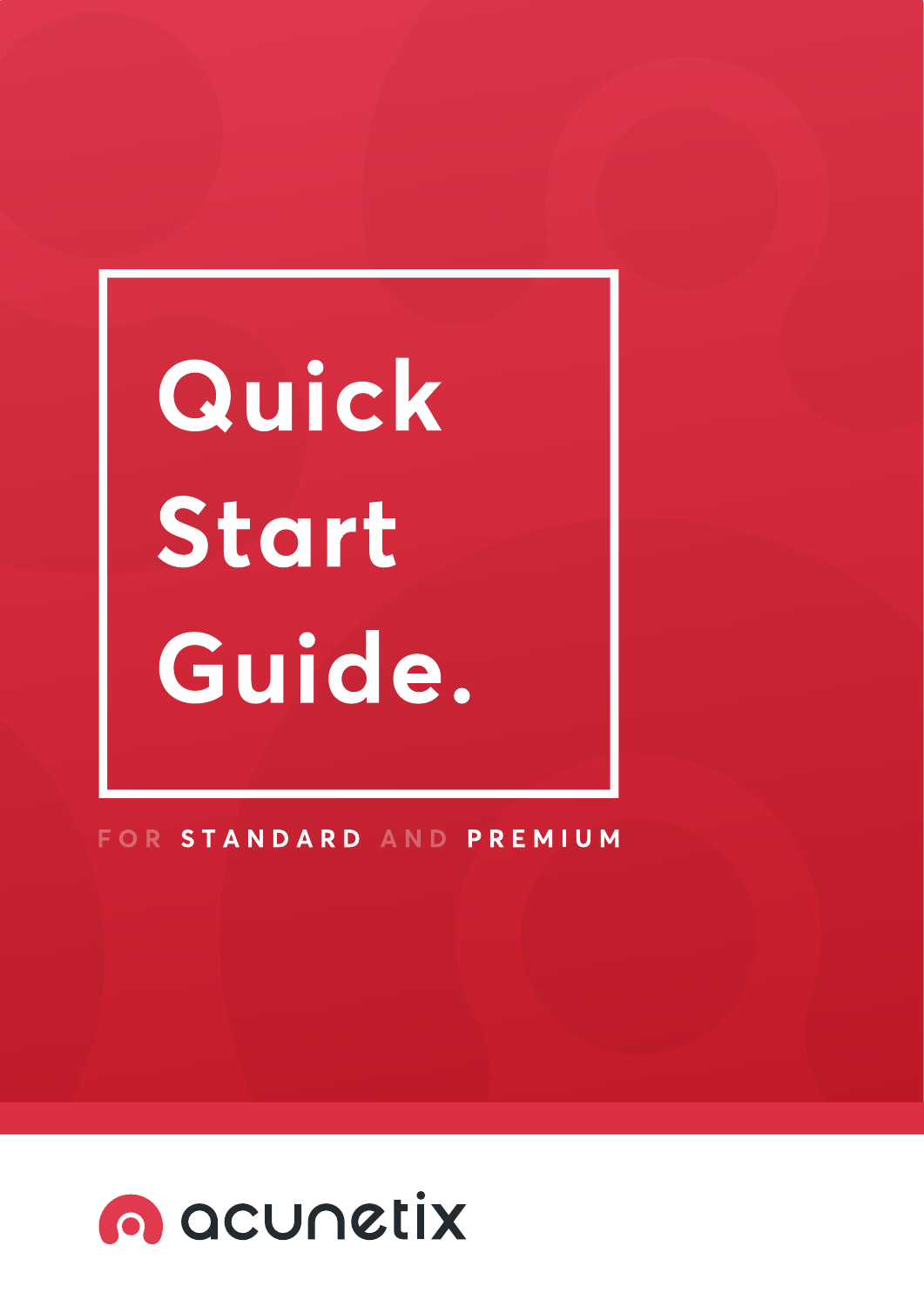# **Contents**

- **3** Learning the Basics
- **3** Web Application Security - The Scan Plan
- **4** Installation
- **4** Activating your Acunetix Installation
- **5** Adding Target Website Applications
- **7** Launching a Scan
- **7** Reviewing Scan Results
- **9** Reporting to Stakeholders
- **9** Setting Up Your Users and Permissions
- **1 0** Email Settings
- **1 0** Network Scanner
- **1 0** Issue Trackers
- **1 0** Multiple Scanning Engines
- **1 0** Custom Integration via API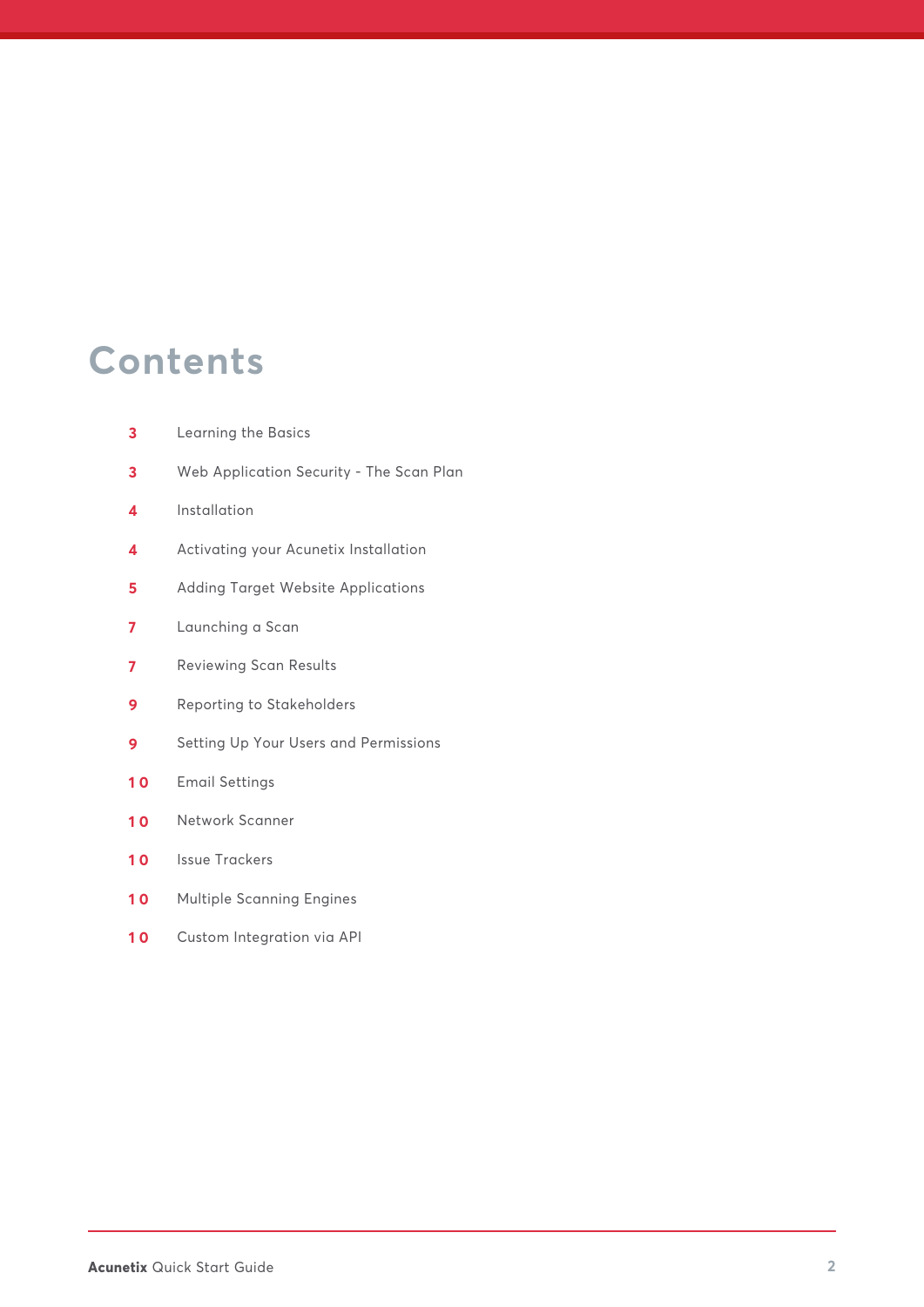# **Acunetix Quick Start Guide**

# **LEARNING THE BASICS**

Congratulations on joining Acunetix! Web security might seem like a daunting concept. But with Acunetix, you can start scanning target web applications immediately.

Acunetix is an automated, yet configurable, web application security scanner. It enables you to scan websites, web applications and web services in order to detect vulnerabilities and other issues that may be useful to malicious hackers.

First, we recommend that you read the <u>Acunetix Introduction.</u>

# **INFORMATION**

Acunetix provides, in many cases, proof that discovered vulnerabilities are real, significantly reducing false positives. Together with the speed of the Acunetix scanning engine (the fastest on the market), this means you avoid wasting time on manual verifications. This enables you to spend time fixing vulnerabilities instead.

# **WEB APPLICATION SECURITY THE SCAN PLAN**

A good way to bring security to your web applications is to follow a simple 6-point plan.

- 1. Understand your web application's underlying technologies and structure
- 2. Preparing and configuring targets
- 3. Scanning your web application
- 4. Resolving issues
- 5. Retesting fixed issues
- 6. Generating reports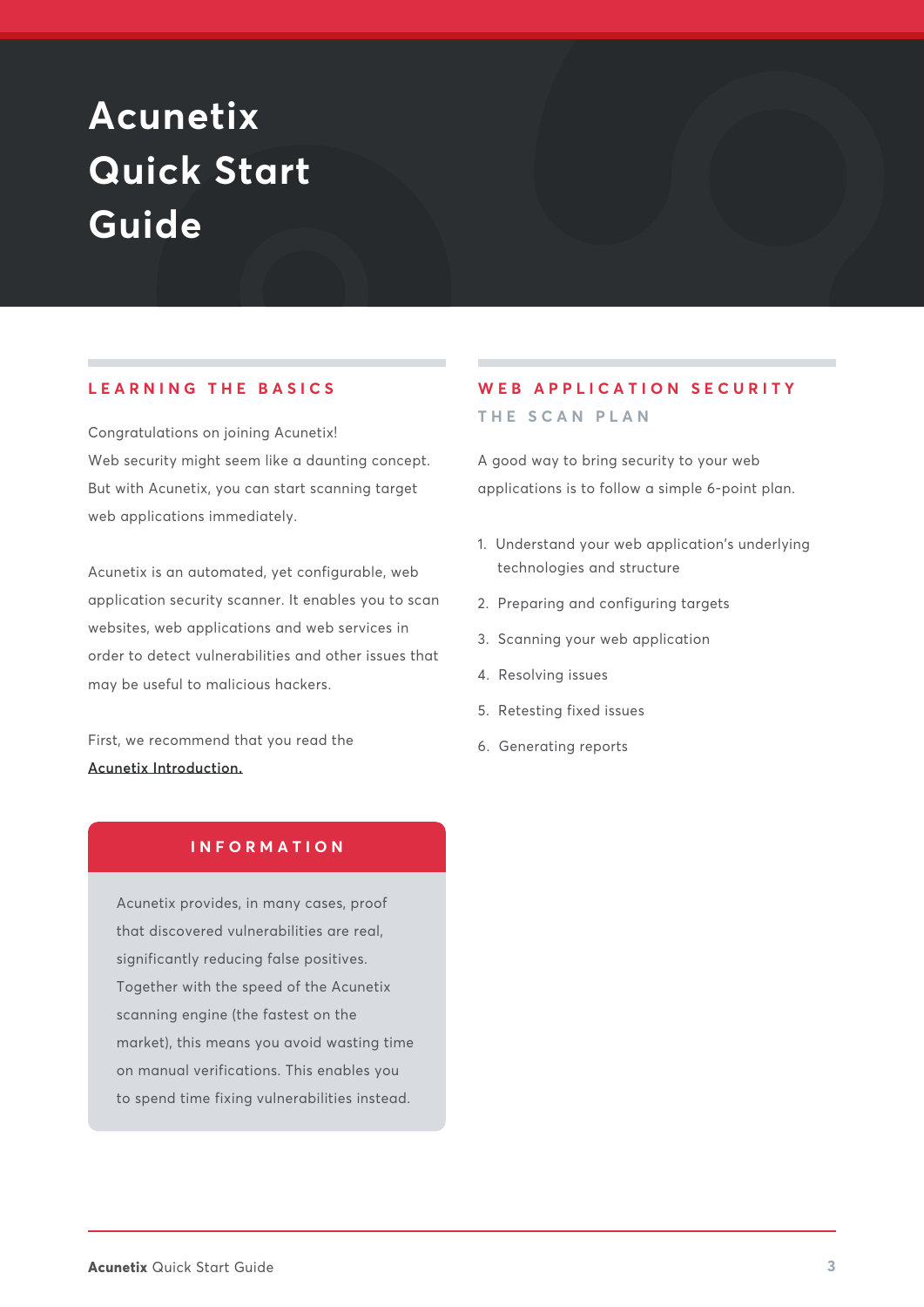# **Getting Started with Acunetix**

# **INSTALLATION**

There are two ways to use Acunetix:

- Acunetix Online is a cloud-based web application security scanner. You can simply <u>l**og in**</u> by using the Account Administrator credentials you were supplied.
- Alternatively, you can download and install the Acunetix on-premises edition.
	- $\bullet$  First check in with the <u>Installing Acunetix</u> guide to understand that your system has the minimum system requirements.
	- Proceed with installing Acunetix. Once it is installed and you have created your administrator user account, you can start using the application immediately.

# **ACTIVATING YOUR ACUNETIX INSTALLATION**

After the installation, Acunetix needs to be activated using your license key . Simply log into the Acunetix web UI and navigating to the profile page of your account, where you will need to update your contact details. Insert your license key and proceed with product activation. With the on-premises edition, you can also choose to register your installation with the AcuMonitor service. Acunetix Online users will automatically make use of AcuMonitor. More details about License Activation can be found <u>here</u>.

# **INFORMATION**

AcuMonitor is used to detect certain types of vulnerabilities, such Blind XSS, SSRF, XXE and other out of band vulnerabilities which can only be detected using an intermediary service. More information on AcuMonitor can be found **here**.

Product activation requires an internet connection.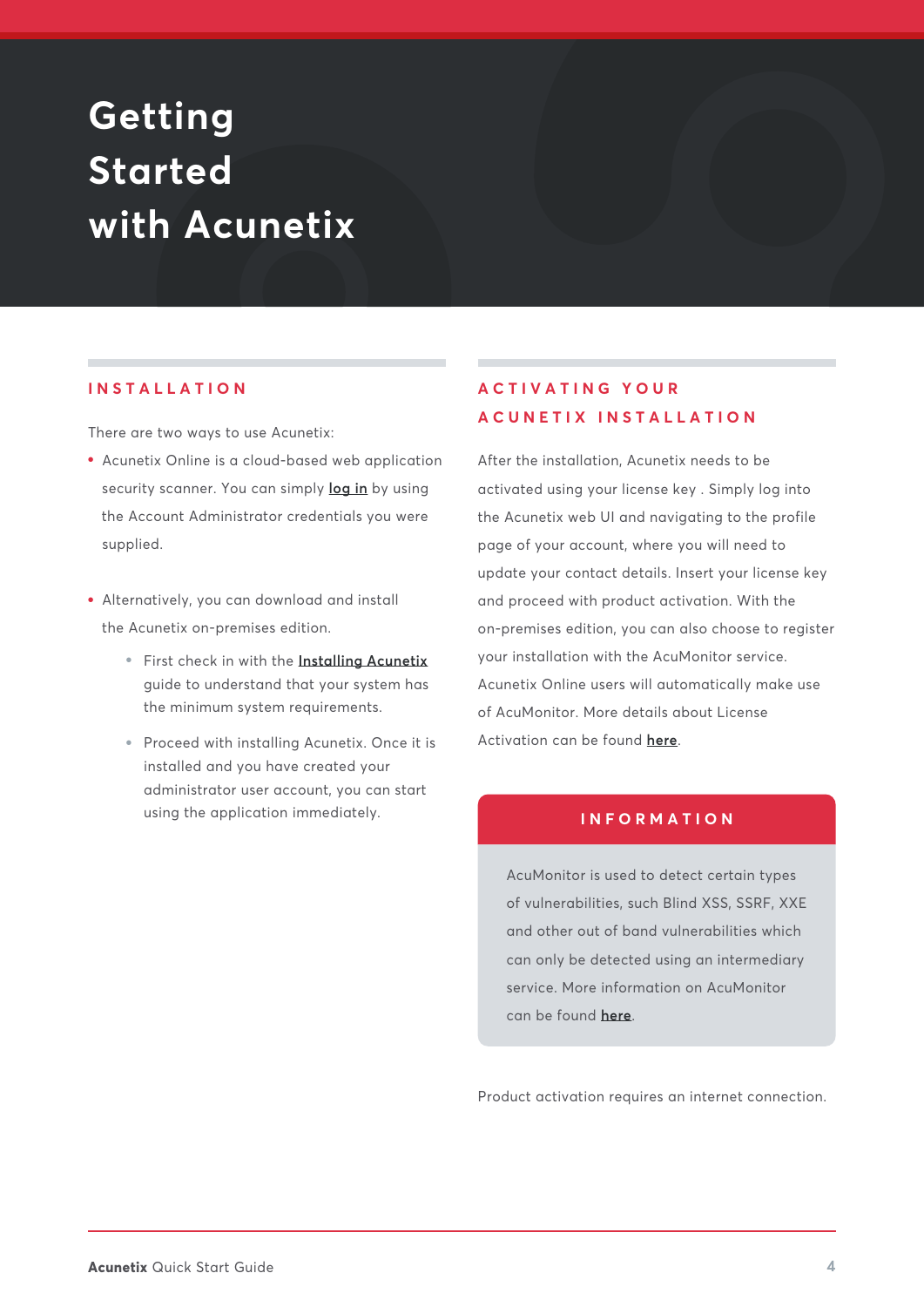# **ADDING TARGET WEBSITE APPLICATIONS**

Now that you have installed Acunetix, you are almost ready to start scanning. Before you begin, it is important you understand how to add a target website, and, equally important, how to define the target to correctly match your website. Adding your target website before starting to scan is necessary so Acunetix knows which sites you want to scan, and how best to perform the scan to take a better snapshot of the web application's attack surface.

# **WARNING**

 $\boldsymbol{\Lambda}$ 

Each target scanned counts towards your license; you cannot switch this site out for a different site you need to scan. To see a more complete description of how targets are counted towards your license, see **What is a Target**.

Acunetix Online users need to verify the ownership of their websites prior to scanning. For more details on this, see **Configuring Targets**.

#### **ADDING THE TARGET IN ACUNETIX**

Click on "Targets -> Add Target".



Enter the URL of your Target and a Description.

| Network Scans only     |              |  |  |  |  |
|------------------------|--------------|--|--|--|--|
| Address                | Description  |  |  |  |  |
| http://www.example.com | Example Site |  |  |  |  |

Click the "Save" button.

# **VERIFYING WEBSITE OWNERSHIP (Acunetix Online only)**

You can Verify Ownership of a website by uploading a verification file into the root of the Target's URL. For Network scanning, there will be a one-time verification process where you may need to be contacted by Acunetix.

You can obtain more details about the verification process in **Configuring Targets**.

Ownership Verification is an important step, and you are recommended to act responsibly in this regard; specifically, you should keep in mind that your website will be attacked during the scan. You should also see <u>Is a Vulnerability Scan Invasive</u> **<u>Enough to Damage my Site or Data?</u>** 

## **AUTHENTICATION SETTINGS**

Authentication settings are very important for a web application scan. Most web applications require a legitimate user to log in before allowing the user access to parts of the web application that are reserved to logged-in users. To scan these reserved parts of the web application, this authentication step must be configured within your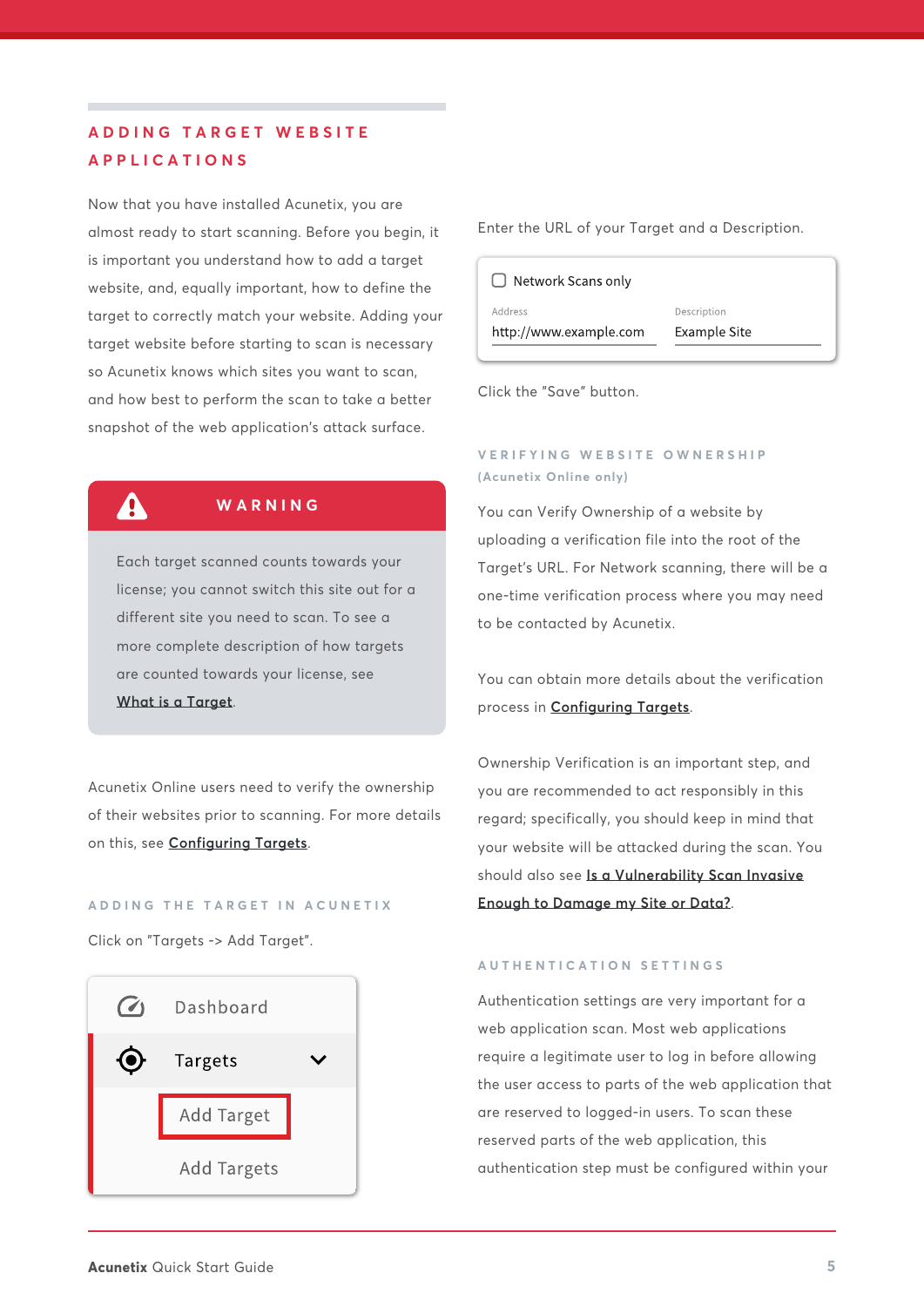Target settings so the scanner can reach these components.

Authentication may be configured in one of two ways. The first option is to use the <u>**Acunetix**</u> **<u>Auto-Login</u> feature; for most web applications using** a simple login/logout mechanism, this will be sufficient. More complex login mechanisms will require additional configuration, which can be done using the Acunetix Login Sequence Recorder. For **more details on this, see <u>Configuring Targets</u>.** 

#### **WEB APPLICATION TECHNOLOGIES**

Default configuration will allow you to use Acunetix for black-box scanning; this means that the scanning engine uses a large set of techniques to efficiently and effectively scan the target web application even without having "insider" knowledge of the server-side scripting engine being used. The engine will scan the web application, using multiple mechanisms to attempt to find flaws and vulnerabilities, much the same way as a malicious hacker would. The modern-day term for this is DAST, or Dynamic Application Security Testing.

A more advanced strategy we can use is IAST, or Interactive Application Security Testing, where Acunetix creates an *AcuSensor* agent file that can be deployed into a web application for some types of server-side scripting languages (JAVA, PHP, and .NET). Once AcuSensor is deployed, it works in tandem with the external Acunetix scanning engine, returning feedback in real-time for a much wider range of tests that can now be performed thanks to the synergy between the external scanner and the AcuSensor WITHIN the application.

You can get more detailed information about deploying the AcuSensor for **PHP**, **JAVA**, and **.NET**.

#### **GROUPING YOUR TARGETS**

If you are managing a large number of web sites or applications, it will benefit you to organize these websites or applications into logical groups for ease of management; you can later on assign a whole group of websites to a particular security staff member.

## **INFORMATION**

**<u>AcuSensor</u> gets additional information** from the server back end, at the time when Acunetix is scanning the web application. This additional information gives us a number of benefits:

- Line of code or stack trace indicating where vulnerability is created
- Greater precision and increased confidence in vulnerabilities detected
- Full web application coverage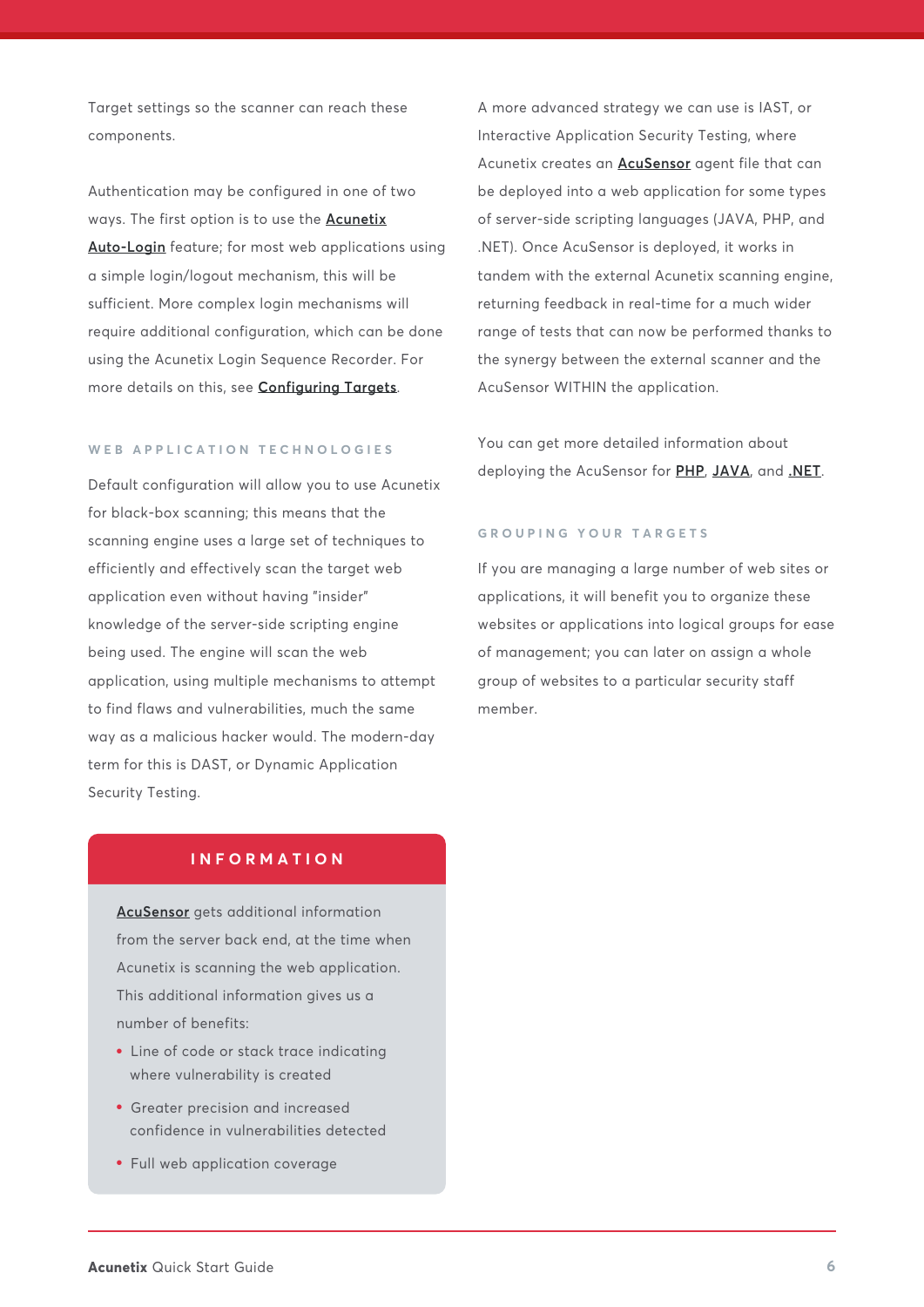# **LAUNCHING A SCAN**

Now that your targets are configured, you are ready to launch a scan. There are two ways to do this. You can either use the default settings, or you can configure them for an optimized and faster scan.

#### **USING THE DEFAULT SETTINGS**

Acunetix is an easy to use, automated web application security scanner. Depending on whether you want to check your web application for all vulnerabilities, or just for a subset of vulnerabilities, Acunetix provides a number of default scanning profiles, including:

- Full Scan
- High Risk Vulnerabilities
- Cross-site Scripting Vulnerabilities
- SQL Injection Vulnerabilities
- Weak Passwords
- Crawl Only
- Full Web and Network Scan
- Network Scan

...as well as the possibility to create a custom profile to run specific classes of tests as you may wish to perform.

The built-in Scan Profiles makes it easy to get started quickly. To understand the scan settings in more detail, start with <u>Creating a New Scan</u>.

# **INFORMATION**

Remember that scan duration may vary depending on the size of the web application, the response time of the web application, and the security checks enabled in the Scan Profile you select.

# **REVIEWING SCAN RESULTS**

Now that the scan has been launched, it's time to look into the **generated results**. In fact, the Scanpage shows its findings even while the scan is in progress, exposing a list of all the vulnerabilities found so far, a hierarchical model of the structure of the web application discovered during the initial crawling stage of the scan, and a dashboard with a summary of the key pieces of information relevant to the scan.

Each vulnerability is listed, classified according to type, and described for eventual resolution by the development team - complete with the HTTP request made to the web server to identify the vulnerability, and the response received that contains the vulnerability.

As you go through your first few scans of your web application, you can:

- Learn about vulnerability severity levels
- Gain an overview of the security state
- Check the scan summary and impacts
- Review the issues and remedies
- Fix the vulnerabilities and retest
- Update the status of the issues

In this section, we will discuss how vulnerabilities are categorised, how to interpret ongoing and completed scan results, and what to do once an issue has been identified and fixed. Now is a good time to read up about **<u>Vulnerability</u> Severity Levels** and other classification nomenclature.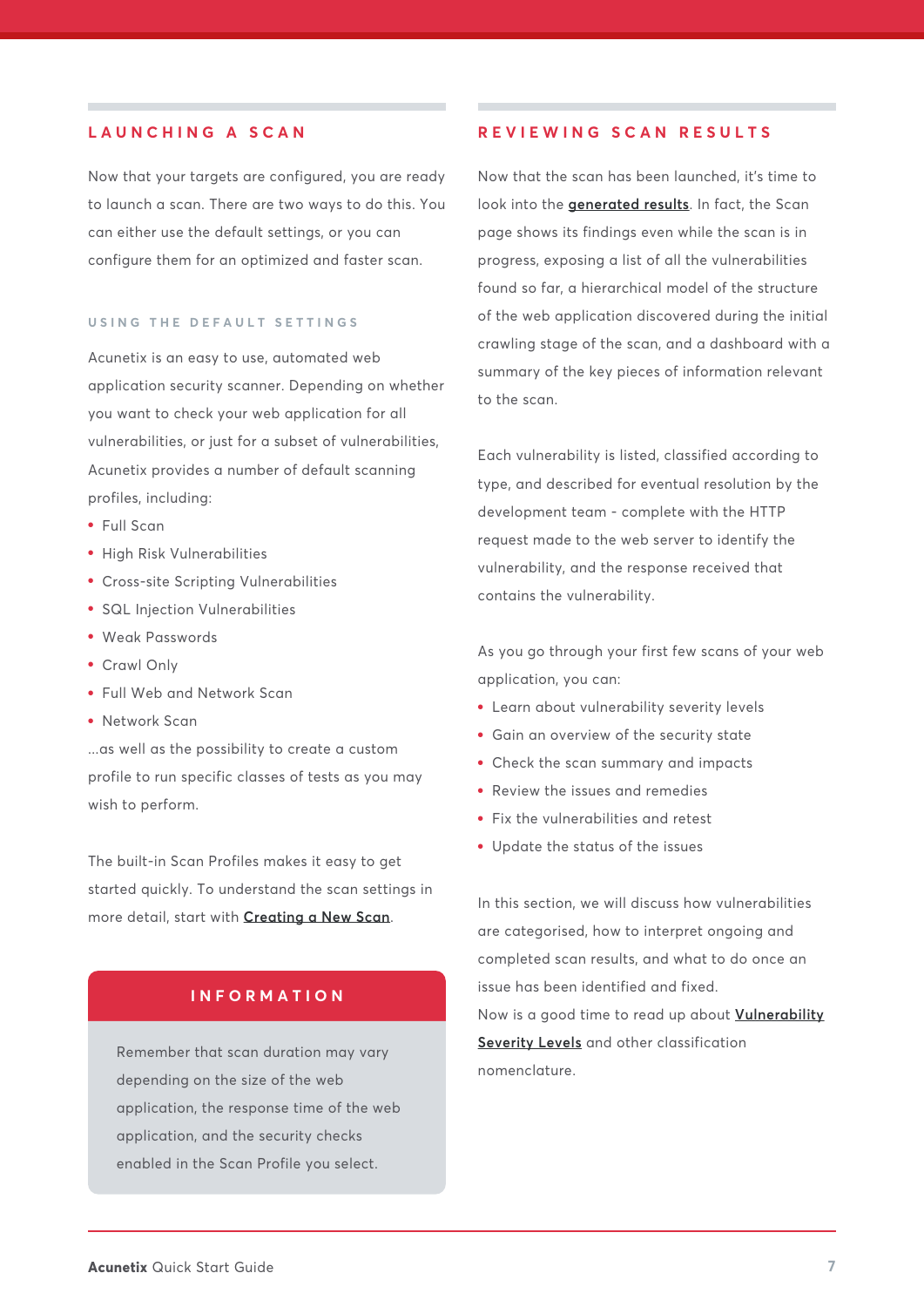#### **WHAT IS GOING ON DURING SCANNING?**

During the scan phase, Acunetix is crawling and attacking discovered pages. The Scan summary page shows the results for a single website during the scan, and also after completion.

| Scan Information<br>Vulnerabilities                                                                                                                                                                                                                        | Site Structure<br>Events    |                                                                   |                          |  |  |
|------------------------------------------------------------------------------------------------------------------------------------------------------------------------------------------------------------------------------------------------------------|-----------------------------|-------------------------------------------------------------------|--------------------------|--|--|
|                                                                                                                                                                                                                                                            |                             | Activity                                                          | Completed                |  |  |
| <b>Acunetix Threat Level 3</b><br><b>HIGH</b><br>One or more high-severity type vulnerabilities have been discovered by the scanner. A malicious user<br>can exploit these vulnerabilities and compromise the backend database and/or deface your website. |                             | Overall Progress                                                  | 100%                     |  |  |
|                                                                                                                                                                                                                                                            |                             | Scanning of testphp.vulnweb.com started                           | Mar 10, 2020, 4:55:55 PM |  |  |
|                                                                                                                                                                                                                                                            |                             | Windows Defender used in this scan                                | Mar 10, 2020, 4:55:55 PM |  |  |
|                                                                                                                                                                                                                                                            |                             | AcuSensor used for this scan                                      | Mar 10, 2020, 4:55:55 PM |  |  |
|                                                                                                                                                                                                                                                            |                             | Scanning of testphp.vulnweb.com completed                         | Mar 10, 2020, 4:58:36 PM |  |  |
|                                                                                                                                                                                                                                                            |                             | Login forms were detected but LSR or Autologin are not being used | Mar 10, 2020, 4:58:36 PM |  |  |
| <b>Scan Duration</b>                                                                                                                                                                                                                                       | Requests                    | Average Response Time                                             | Locations                |  |  |
| 2m 41s                                                                                                                                                                                                                                                     | 33,921                      | 41ms                                                              | 129                      |  |  |
| Target Information                                                                                                                                                                                                                                         |                             | <b>Latest Alerts</b>                                              | 8000                     |  |  |
| Address                                                                                                                                                                                                                                                    | http://testphp.vulnweb.com/ | Cross site scripting                                              | Mar 10, 2020, 4:58:12 PM |  |  |
| Server                                                                                                                                                                                                                                                     | $n$ gin $\times$ /1.4.1     | SQL injection                                                     | Mar 10, 2020, 4:57:48 PM |  |  |
| Operating System                                                                                                                                                                                                                                           | Unknown<br>PHP              | SQL injection                                                     | Mar 10, 2020, 4:57:48 PM |  |  |
| <b>Identified Technologies</b><br><b>Pernanciue</b>                                                                                                                                                                                                        | Vac                         | <b>EXAMPLE SOLUTION</b>                                           | Mar 10, 2020, 4:57:48 PM |  |  |

If you are managing a suite of web applications, the Dashboard provides an overview

of your web inventory, showing:

- statistics for the different vulnerability classifications
- a ranking of the web applications from most-to-least vulnerable
- a shortlist of the most commonly found vulnerabilities within the inventory
- trend charts to expose the efficiency and effectiveness of the remediation process

#### **MANAGING DETECTED VULNERABILITIES**

Once a list of vulnerabilities is obtained, the next task is to **manage issues found by** 

#### **Acunetix**. **https://www.acunetix.com/support/docs/wvs/managing-vulnerabilities/**

- The list of vulnerabilities can be filtered and sorted to give priority to the items that are most relevant to the situation.
- If exposed vulnerability will take a long time to fix, it is possible to export vulnerabilities for import into top-tier Web Application Firewalls.
- Integration with Issue Trackers can be configured for easier tracking by developers.
- When a second or subsequent scan is performed, one can "Compare Scans" to identify which vulnerabilities are no longer present (fixed), and which still remain.

| You can read up on <b>Managing</b> |                                                                                                                                                                                                               | $\mathcal{A}$ Mark as $\star$    | Ct Retest | Send To Issue Tracker | $\mathbf{x}$                |                                                                                                                                                                                |                                                                                                                     | $\mathcal{L}$ Mark as $\mathbf{v}$ | $C_1$ Retest $\Box$ | Send To Issue Tracker |  |  |
|------------------------------------|---------------------------------------------------------------------------------------------------------------------------------------------------------------------------------------------------------------|----------------------------------|-----------|-----------------------|-----------------------------|--------------------------------------------------------------------------------------------------------------------------------------------------------------------------------|---------------------------------------------------------------------------------------------------------------------|------------------------------------|---------------------|-----------------------|--|--|
| Vulnerabilities in more detail.    | <b>Directory listing</b>                                                                                                                                                                                      | Open<br>Fired                    |           |                       |                             |                                                                                                                                                                                | <b>SOL injection @ ACUSTRISON</b>                                                                                   |                                    |                     |                       |  |  |
|                                    | Vulnerability Description ^                                                                                                                                                                                   | Impred<br><b>False Projition</b> |           |                       |                             |                                                                                                                                                                                | Vulnerability Description ^                                                                                         |                                    |                     |                       |  |  |
| Once a vulnerability is evaluated  | The web server is configured to distermance mesh contained in this directory. This is not recommended<br>because the directory may contain files that are not normally exposed through links on the web site. |                                  |           |                       |                             | SOL injection (SOLI) refers to an injection attack wherein an attacker can execute malicious SOL statements that con                                                           |                                                                                                                     |                                    |                     |                       |  |  |
|                                    | The vulnerability affects http://testphp.vulnweb.com/wvstests/<br>Discovered by Directory listing                                                                                                             |                                  |           |                       |                             | application's database server.<br>The vulnerability affects http://testphp.vulnweb.com/search.php , searchFor                                                                  |                                                                                                                     |                                    |                     |                       |  |  |
| and possibly fixed, you can        | Attack Details A                                                                                                                                                                                              |                                  |           |                       | Discovered by SOL injection |                                                                                                                                                                                |                                                                                                                     |                                    |                     |                       |  |  |
| Update the Status of a             | Pattern found:<br><title>Index of Aventests/</title>                                                                                                                                                          |                                  |           | Attack Details        |                             |                                                                                                                                                                                |                                                                                                                     |                                    |                     |                       |  |  |
|                                    | <b>HTTP Request +</b>                                                                                                                                                                                         |                                  |           |                       |                             |                                                                                                                                                                                | URL encoded POST input searchFor was set to 1ACUSTART""I6hzxACUEND<br>Source file: /hj/var/www//search.php line: 70 |                                    |                     |                       |  |  |
| Vulnerability in Acunetix.         | O                                                                                                                                                                                                             |                                  |           |                       | Additional details:         |                                                                                                                                                                                |                                                                                                                     |                                    |                     |                       |  |  |
|                                    | GET /www.texts/ HTTP/1.1<br>Accept: text/html.application/whtml+wml.application/wml:g+0.9.7/*:p+0.8                                                                                                           |                                  |           |                       |                             | SOL query:<br>SELECT a.*, b.aname, b.artist id. c.cname<br>FROM pictures a, artists b, categ c<br>WHERE a.cat id=c.cat id AND a.a id=b.artist id AND (LOCATE('1ACUSTART'"16hzx |                                                                                                                     |                                    |                     |                       |  |  |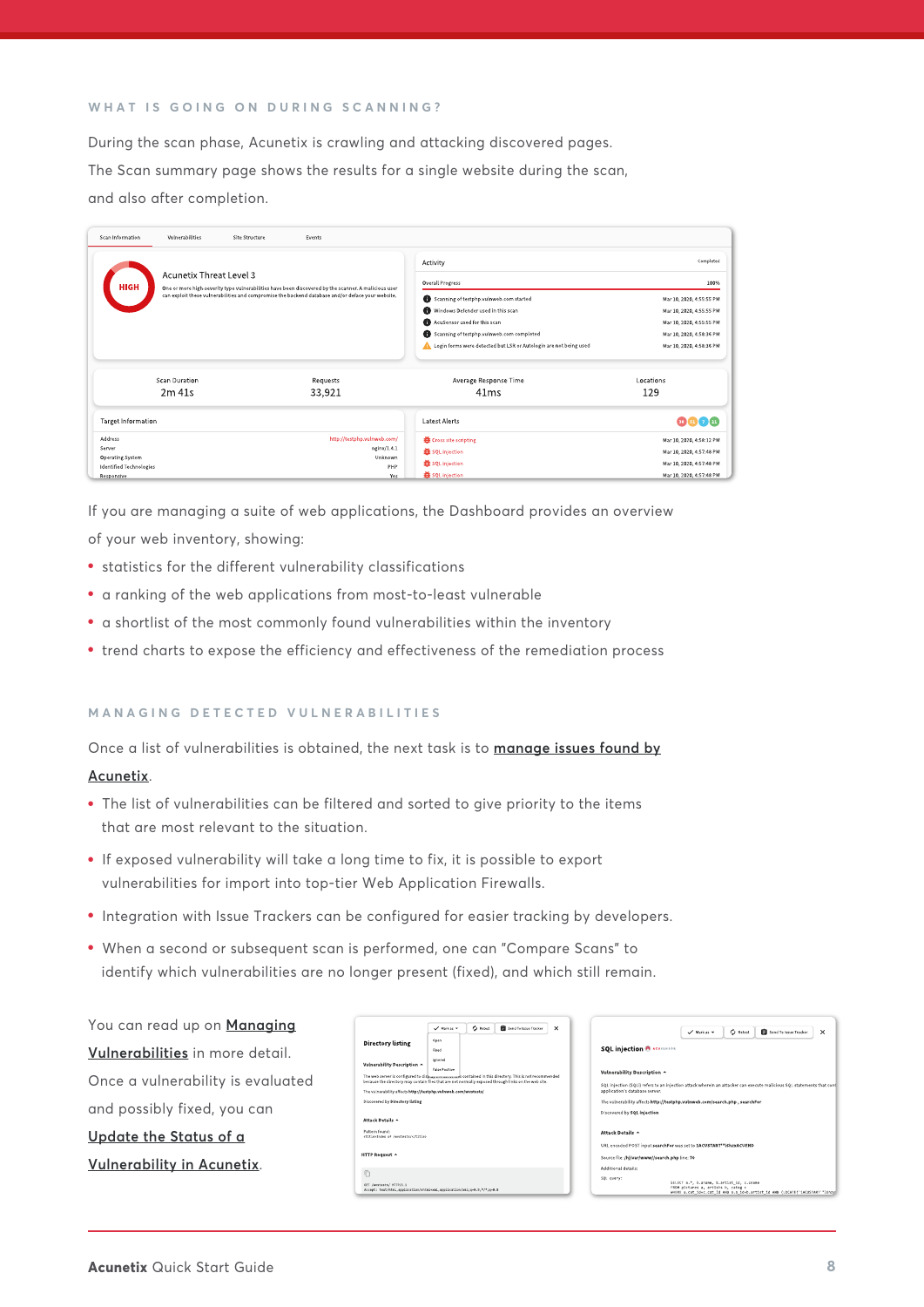# **REPORTING TO STAKEHOLDERS**

**<u>Acunetix Reports</u> allow you to inform stakeholders,** such as management teams and regulatory bodies, about the state of your web applications' security. Reports can cover one or more scans, or one or more targets. Depending on the intended consumer of the report, different **types of reports** with varying levels of detail can be generated.

#### **WHY DO WE NEED REPORTS?**

Reports are important because:

- Developer teams need reports to work on discovered vulnerabilities
- Directors and Regulatory bodies need reports to show compliance
- Managers need reports to evaluate impact on running business, and prioritizing remediation tasks
- Support staff need reports to react to customer requests for assistance

#### **WHY DO WE NEED REPORTS?**

A number of built-in report formats are provided with Acunetix, including Developer and Executive Summary reports and compliance reports, such as HIPAA, OWASP Top 10, NIST SP800, PCI DSS, and others. You can get more information about the availability of different <u>Types of Reports</u>.

# **SETTING UP YOUR USERS AND PERMISSIONS**

Now that you have added your first target, you can configure your users and access levels.

Setting up user permissions at the start ensures that users get access to the features they need to work on the websites they are responsible for, identifying and resolving security issues right away.

To set up your users and their access levels, go to **<u>Configuring Users</u>. Each user can have one of 3** roles: Tech Admin, Tester, and Auditor. If a Tech Admin is assigned the "Access All Targets" right, then he also is able to add Targets to the system. This table summarizes the functionality assigned to each role.

|                                 | Tech<br>Admin    | <b>Tester</b>    | Auditor          |
|---------------------------------|------------------|------------------|------------------|
| Scan<br><b>Targets</b>          | Full<br>Control  | Scan             | View             |
| Scan<br><b>Target</b><br>Groups | Edit /<br>Scan   | Scan             | View             |
| Scans                           | View /<br>Delete | View /<br>Delete | View             |
| Reports                         | Create /<br>View | None             | Create /<br>View |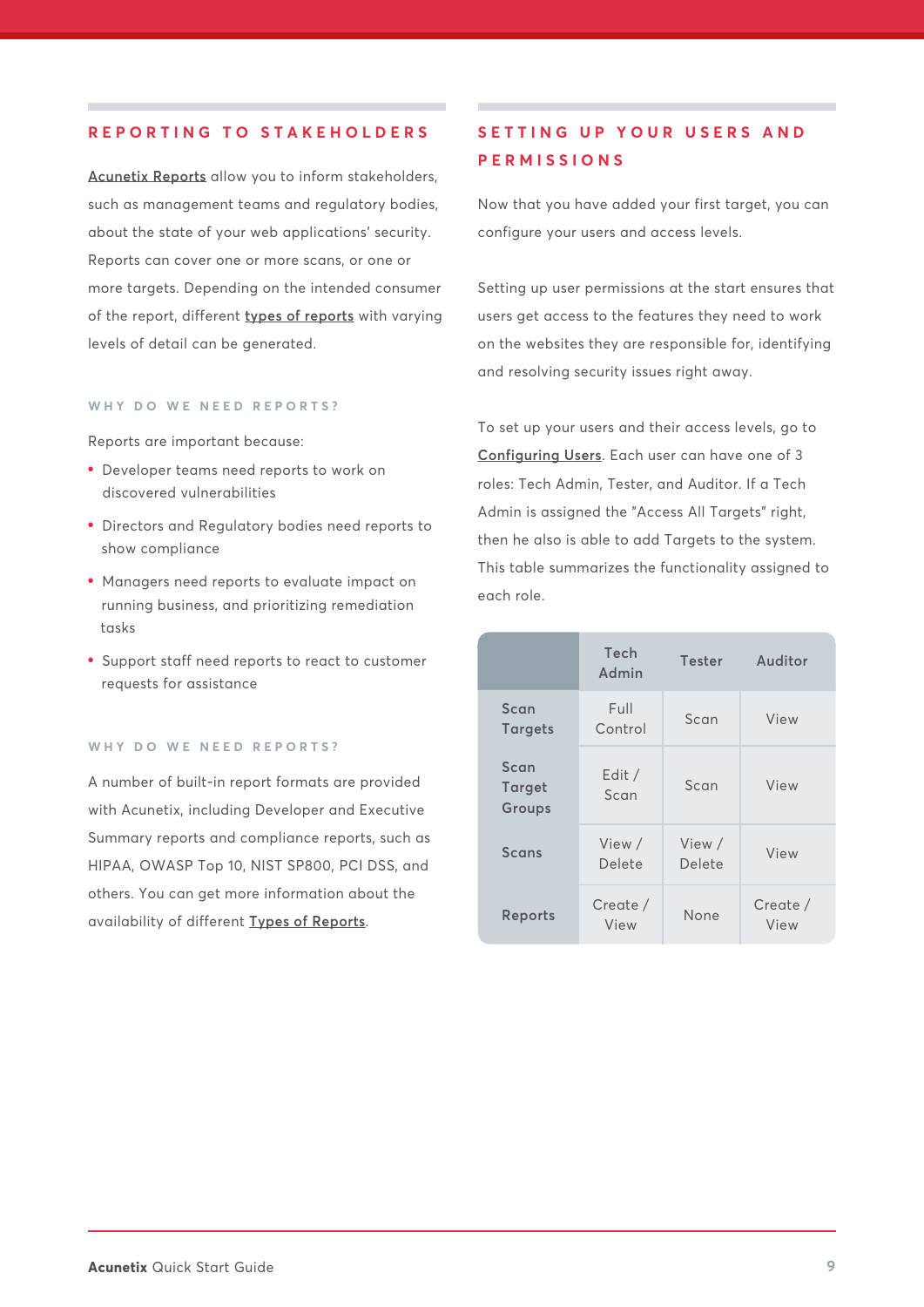#### **EMAIL SETTINGS**

Once you start using Acunetix, you want to be kept up-to-date with timely notifications. You can configure your SMTP server's address, port, from address, security protocol used, and any authentication as needed.

You will receive emails about, for example, product updates, completed scans or a monthly status update. This can be particularly useful to keep yourself updated with the results of your scheduled scans. You can find more information about Email Settings <u>here</u>.

# **MULTIPLE SCANNING ENGINES**

The Acunetix Multi-engine setup is suitable for Enterprise customers who need to scan more than 10 websites or web applications simultaneously. This can be achieved by installing one Main Installation and multiple Scanning Engines, all managed from a central console.

You can find more detailed information on **Multi-Engine setup here.** 

# **CUSTOM INTEGRATION VIA API**

Acunetix includes an API which can be used to integrate Acunetix with other applications. The API allows you to create and scan Targets, retrieve scan results, and generate Acunetix reports. To investigate the API further, go <u>here</u>.

# **NETWORK SCANNER**

Acunetix can be configured to use OpenVAS to perform network scans of the Targets configured in Acunetix. When this is done, Network scans can be launched in the same way as web application scans. All the vulnerabilities - web and network, can be managed from the Acunetix portal. Installation of OpenVAS and the configuration of Acunetix to use the Network Scanner is explained <u>here</u>.

# **ISSUE TRACKERS**

Acunetix supports sending vulnerabilities to an issue tracker; there is support for a number of platforms:

• Github

● JIRA

- Gitlab
- Azure Devops (Team Foundation Server)
- Bugzilla
- Mantis

Further information about integration with issue trackers can be found **here**.